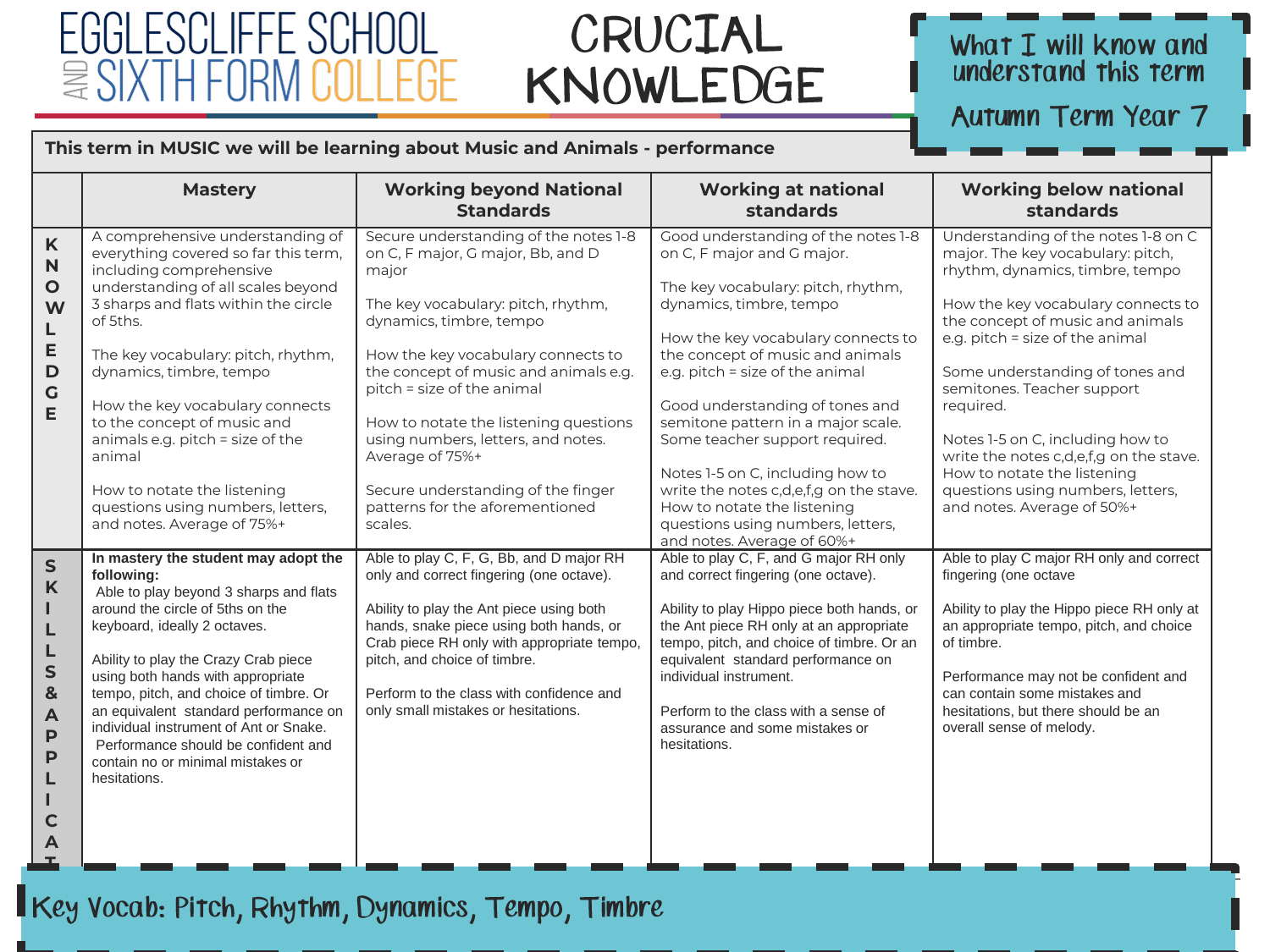### CI IEEE 言、

### CRUCIAL KNOWLEDGE

### What I will know and understand this term

Oct-Feb half term Year

#### This term in MUSIC we will be learning about Music and Animals - composition

|                                                                                                                                                         | <b>Mastery</b>                                                                                                                                                                                                                                                                                                                                                                                                                                                                               | <b>Working beyond National</b><br><b>Standards</b>                                                                                                                                                                                                                                                                                                                                                                                                                                                                                                                        | <b>Working at national</b><br>standards                                                                                                                                                                                                                                                                                                                                                                                                                                                                     | <b>Working below national</b><br>standards                                                                                                                                                                                                                                                                                                                                                                                                                                                                                 |
|---------------------------------------------------------------------------------------------------------------------------------------------------------|----------------------------------------------------------------------------------------------------------------------------------------------------------------------------------------------------------------------------------------------------------------------------------------------------------------------------------------------------------------------------------------------------------------------------------------------------------------------------------------------|---------------------------------------------------------------------------------------------------------------------------------------------------------------------------------------------------------------------------------------------------------------------------------------------------------------------------------------------------------------------------------------------------------------------------------------------------------------------------------------------------------------------------------------------------------------------------|-------------------------------------------------------------------------------------------------------------------------------------------------------------------------------------------------------------------------------------------------------------------------------------------------------------------------------------------------------------------------------------------------------------------------------------------------------------------------------------------------------------|----------------------------------------------------------------------------------------------------------------------------------------------------------------------------------------------------------------------------------------------------------------------------------------------------------------------------------------------------------------------------------------------------------------------------------------------------------------------------------------------------------------------------|
| K<br>N<br>O<br>W<br>L<br>Е<br>D<br>G<br>Е                                                                                                               | All knowledge outlined in Topic 1. Plus:<br>A comprehensive and creative<br>understanding of how to structure a melody<br>using the MRS F technique (Motif, Repeat,<br>Sequence, Finish).<br>Comprehensive use of notation, in all<br>regards, to document the piece using a key<br>other than C major.                                                                                                                                                                                      | All knowledge outlined in Topic 1. Plus:<br>A confident understanding of how to structure<br>a melody using the MRS F technique (Motif,<br>Repeat, Sequence, Finish).<br>Secure ability to notate the composition using<br>appropriate pitch and rhythm notation in the C<br>major key or another key of the student's<br>choice. There should be little or no notational<br>errors.                                                                                                                                                                                      | All knowledge outlined in Topic 1. Plus:<br>A good understand how to structure a<br>melody using the MRS F technique (Motif,<br>Repeat, Sequence, Finish).<br>Good ability to notate the composition using<br>appropriate pitch and rhythm notation in the<br>C major key, however there may be some<br>notational errors.                                                                                                                                                                                  | All knowledge outlined in Topic 1. Plus:<br>Some understanding of how to structure a<br>melody using the MRS F technique (Motif,<br>Repeat, Sequence, Finish).<br>Some ability to notate the composition using<br>a combination of numbers, note names and<br>staff notation.                                                                                                                                                                                                                                              |
| $\mathsf{S}$<br>K<br>ш<br>L<br>L<br>$\mathsf{S}$<br>$\mathbf{8}$<br>$\mathsf{A}$<br>$\mathsf{P}$<br>P<br>L<br>$\mathbf C$<br>A<br>T<br>$\mathbf O$<br>N | In mastery the student may adopt the<br>following:<br>Use of both hands at the keyboard.<br>Work beyond notes 1-5 to include, for<br>example, Bb in the D minor scale.<br>Use of their own instrument.<br>A particularly outstanding motif.<br>Creative use of the following:<br>MRS F<br>$\bullet$<br>Pitch<br>$\bullet$<br>Timbre<br>$\bullet$<br>Dynamics<br>$\bullet$<br>Rhythm<br>$\bullet$<br>Tempo<br>$\bullet$<br>Students will perform with confidence and a<br>sense of assurance. | An animal based composition that makes good,<br>confident and appropriate use of all of the<br>following:<br>MRS F<br>$\bullet$<br>Pitch<br>$\bullet$<br>Timbre<br>$\bullet$<br>Dynamics<br>$\bullet$<br>Rhythm<br>$\bullet$<br>Tempo<br>$\bullet$<br>The piece should convey the qualities of the<br>animal upon which the piece is based in terms<br>of all the musical techniques listed above.<br>An attempt at performing with both hands will<br>be made and a performance to the class with<br>confidence and only small mistakes or<br>hesitations will be given. | An animal based composition that makes<br>good and appropriate use of some of the<br>following:<br><b>MRSF</b><br>$\bullet$<br>Pitch<br>$\bullet$<br>Timbre<br>$\bullet$<br>Dynamics<br>$\bullet$<br>Rhythm<br>$\bullet$<br>Tempo<br>$\bullet$<br>The piece should convincingly convey the<br>qualities of the animal upon which the piece<br>is based using some or most of the musical<br>techniques listed above.<br>Perform to the class with a sense of<br>assurance and some mistakes or hesitations. | Compose an animal based composition that<br>makes appropriate use of some of the<br>following:<br>MRS F (motif, repeat, sequence,<br>$\bullet$<br>finish)<br>Pitch<br>$\bullet$<br>Timbre<br>$\bullet$<br>Dynamics<br>$\bullet$<br>Rhythm<br>$\bullet$<br>Tempo<br>$\bullet$<br>The piece should reflect the animal choice,<br>but may not do so consistently. It may only<br>use some of the musical qualities listed<br>above to do so.<br>Perform the piece to the class, there may be<br>some mistakes or hesitations. |

### Key Vocab: Motif, Sequence, Timbre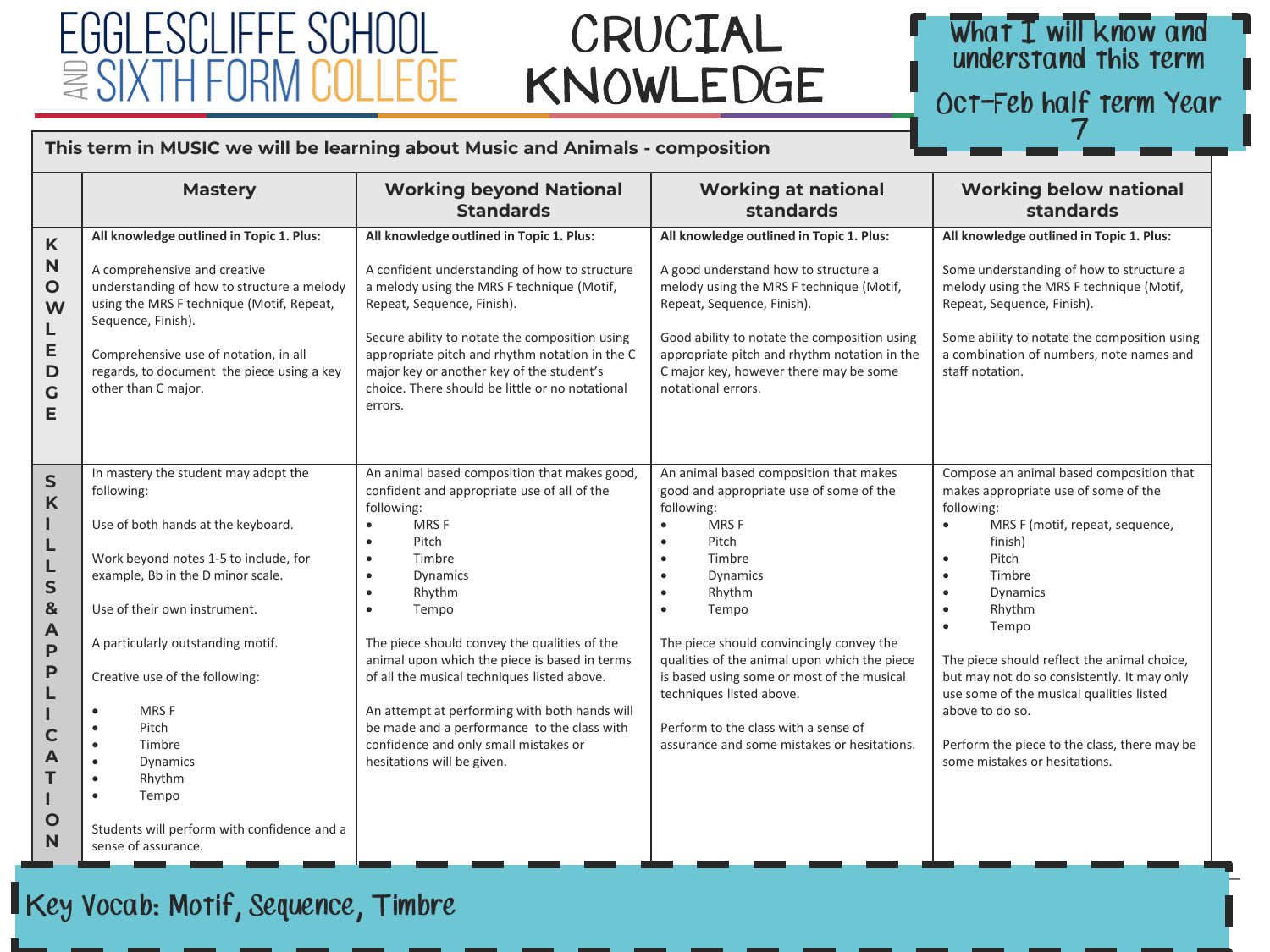### FGGI ESCI IFFF  $\Xi$ SI

### CRUCIAL KNOWLEDGE

### What I will know and understand this term

Feb half term – Easter<br>Year 7

hello@egglescliffe.org.uk

*© Egglescliffe School and Sixth Form College*

#### **This term in MUSIC we will be learning about Music and Space - performance**

|                                           | <b>Mastery</b>                                                                                                                                                                                                                                                                                                                                                                                                                                                                                            | <b>Working beyond National</b><br><b>Standards</b>                                                                                                                                                                                                                                                                                                                                                                                                                                                                                                                                                                                                                                                                                                                                                                                                                                                                                                           | <b>Working at national</b><br>standards                                                                                                                                                                                                                                                                                                                                                                                                                                                                                                                                                                                        | <b>Working below national</b><br>standards                                                                                                                                                                                                                                                                                                                                                                                                                                                                                                                            |
|-------------------------------------------|-----------------------------------------------------------------------------------------------------------------------------------------------------------------------------------------------------------------------------------------------------------------------------------------------------------------------------------------------------------------------------------------------------------------------------------------------------------------------------------------------------------|--------------------------------------------------------------------------------------------------------------------------------------------------------------------------------------------------------------------------------------------------------------------------------------------------------------------------------------------------------------------------------------------------------------------------------------------------------------------------------------------------------------------------------------------------------------------------------------------------------------------------------------------------------------------------------------------------------------------------------------------------------------------------------------------------------------------------------------------------------------------------------------------------------------------------------------------------------------|--------------------------------------------------------------------------------------------------------------------------------------------------------------------------------------------------------------------------------------------------------------------------------------------------------------------------------------------------------------------------------------------------------------------------------------------------------------------------------------------------------------------------------------------------------------------------------------------------------------------------------|-----------------------------------------------------------------------------------------------------------------------------------------------------------------------------------------------------------------------------------------------------------------------------------------------------------------------------------------------------------------------------------------------------------------------------------------------------------------------------------------------------------------------------------------------------------------------|
| K<br>N<br>O<br>W<br>L<br>E<br>D<br>G<br>E | All knowledge outlined in previous topics.<br>Plus:<br>A comprehensive understanding of the C<br>major scale all rhythm notes covered.<br>Semi-breve (4 beats)<br>$\bullet$<br>Minim (2 beats)<br>$\bullet$<br>Crotchet (1 beat)<br>$\bullet$<br>Quaver (1/2 beat)<br>$\bullet$<br>Semi-quaver (1/4 beat)<br>$\bullet$<br>Dotted rhythms applied to all of the<br>$\bullet$<br>above<br>A comprehensive understanding musical<br>elements and the role they play in music<br>through listening questions. | All knowledge outlined in previous topics.<br>Plus:<br>A confident understanding of how to structure<br>a melody using the MRS F technique (Motif,<br>Repeat, Sequence, Finish).<br>Secure ability to notate the composition using<br>appropriate pitch and rhythm notation in the C<br>major key or another key of the student's<br>choice. There should be little or no notational<br>errors.<br>Semi-breve (4 beats)<br>$\bullet$<br>Minim (2 beats)<br>$\bullet$<br>Crotchet (1 beat)<br>$\bullet$<br>Quaver (1/2 beat)<br>$\bullet$<br>Semi-quaver (1/4 beat)<br>$\bullet$<br>Dotted rhythms applied to all of the<br>$\bullet$<br>above<br>How to recognise through listening, and notate<br>more complex rhythmic patterns using the<br>above rhythmic values. Good understanding of<br>musical elements and the role they play in<br>music through listening questions.<br>Average of 75%+ in in-class listening tasks<br>and knowledge based tests. | All knowledge outlined in previous topics.<br>Plus:<br>A good understanding of the following<br>rhythm notes using notation:<br>Semi-breve (4 beats)<br>$\bullet$<br>Minim (2 beats)<br>$\bullet$<br>Crotchet (1 beat)<br>$\bullet$<br>Quaver (1/2 beat)<br>$\bullet$<br>Semi-quaver (1/4 beat)<br>$\bullet$<br>How to recognise through listening, and<br>notate more complex rhythmic patterns<br>using the above rhythmic values.<br>Good understanding of musical elements and<br>the role they play in music through listening<br>questions.<br>Average of 60%+ in in-class listening tasks<br>and knowledge based tests. | All knowledge outlined in previous topics.<br>Plus:<br>An understanding of basic rhythm notes<br>using notation.<br>Semi-breve (4 beats)<br>$\bullet$<br>Minim (2 beats)<br>$\bullet$<br>Crotchet (1 beat)<br>$\bullet$<br>Quaver (1/2 beat)<br>$\bullet$<br>How to recognise through listening, and<br>notate simple rhythmic patterns using the<br>above rhythmic values.<br>Some understanding of musical elements<br>and the role they play in music through<br>listening questions.<br>Average of 50%+ in in-class listening tasks<br>and knowledge based tests. |
| $\mathsf{S}$<br>K<br>L                    | Use of both hands at the keyboard and<br>including chords or a more sophisticated<br>accompaniment than single notes in the left<br>hand.<br>Use of own instrument.                                                                                                                                                                                                                                                                                                                                       | Performance of Mercury the Messenger using<br>both hands at the keyboard.<br>Perform to the class with confidence and only<br>small mistakes or hesitations.                                                                                                                                                                                                                                                                                                                                                                                                                                                                                                                                                                                                                                                                                                                                                                                                 | Performance of Mercury the Messenger<br>using the right hand to play the melody at the<br>keyboard.<br>Perform to the class with a sense of<br>assurance and some mistakes or hesitations.                                                                                                                                                                                                                                                                                                                                                                                                                                     | Performance of Jolly Jupiter using the right<br>hand to play the melody at the keyboard.<br>Perform to the class with a sense of<br>assurance and some mistakes or hesitations.                                                                                                                                                                                                                                                                                                                                                                                       |

 $\boldsymbol{\varrho}$ 

**S** 

**P**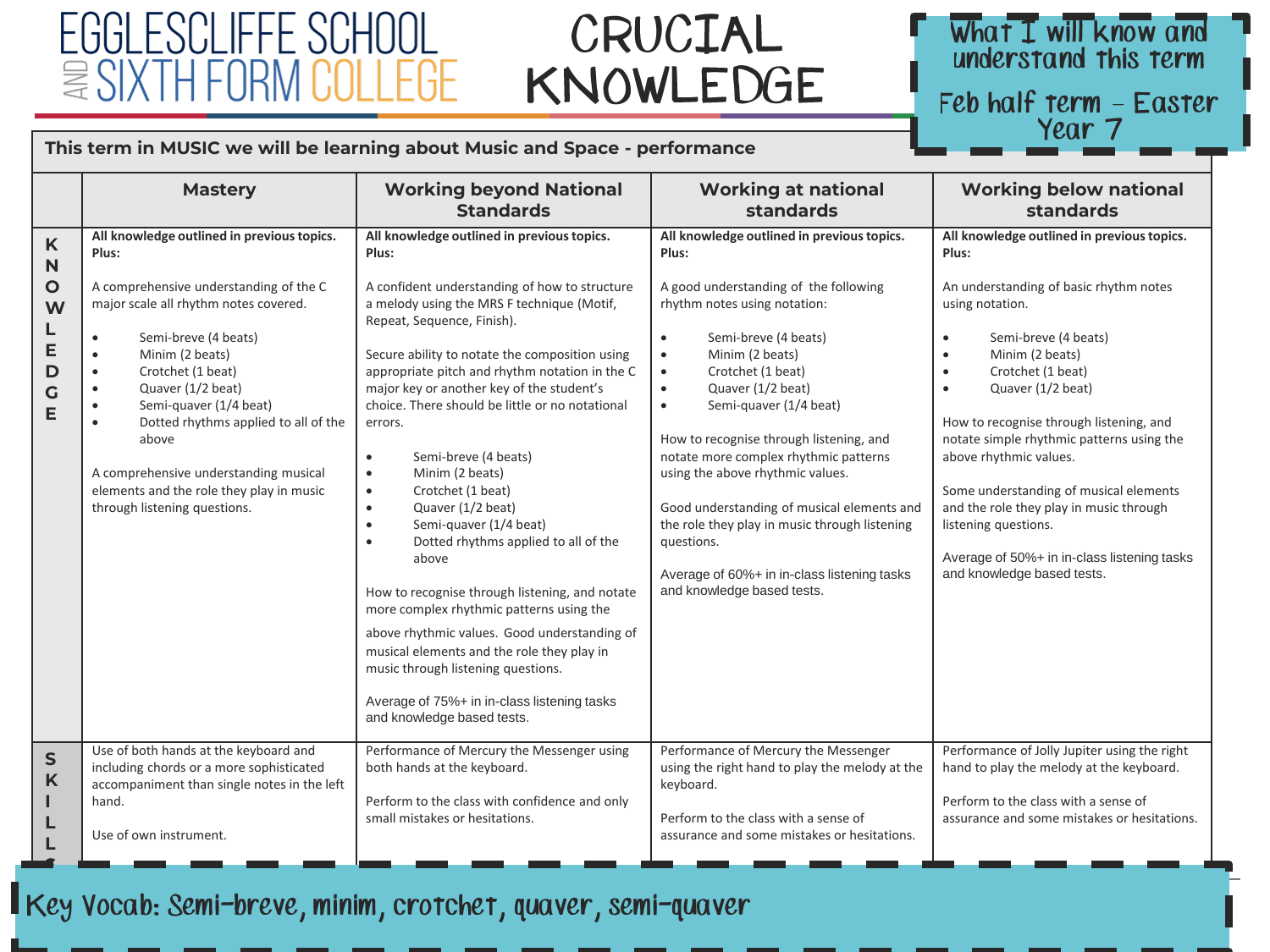### FGGI ESCI IFFE SCHOOL  $\cong$  SIXTH

### CRUCIAL KNOWLEDGE

### What I will know and<br>understand this term

Summer Term Year 7

#### **This term in Music we will be learning about Music and Space - Composition**

|                                                                                             | <b>Mastery</b>                                                                                                                                                                                                                                                                                                                                                                                                                                                                                                                | <b>Working beyond National</b><br><b>Standards</b>                                                                                                                                                                                                                                                                                                                              | <b>Working at national</b><br>standards                                                                                                                                                                                                                                                                                                                                   | <b>Working below national</b><br>standards                                                                                                                                                                                                                                                                                                            |
|---------------------------------------------------------------------------------------------|-------------------------------------------------------------------------------------------------------------------------------------------------------------------------------------------------------------------------------------------------------------------------------------------------------------------------------------------------------------------------------------------------------------------------------------------------------------------------------------------------------------------------------|---------------------------------------------------------------------------------------------------------------------------------------------------------------------------------------------------------------------------------------------------------------------------------------------------------------------------------------------------------------------------------|---------------------------------------------------------------------------------------------------------------------------------------------------------------------------------------------------------------------------------------------------------------------------------------------------------------------------------------------------------------------------|-------------------------------------------------------------------------------------------------------------------------------------------------------------------------------------------------------------------------------------------------------------------------------------------------------------------------------------------------------|
| $\boldsymbol{\mathsf{K}}$<br>N<br>$\circ$<br>W<br>L<br>E<br>$\mathbf D$<br>$\mathsf C$<br>E | All knowledge outlined in previous topics.<br>Plus:<br>The key vocabulary: pitch, rhythm,<br>dynamics, timbre, tempo. How the key<br>vocabulary connects to the concept of<br>music and space e.g. pitch=size<br>A full scale in used in the composition.<br>The difference between major 3rd and<br>minor 3rd.<br>Being able to write down the listening<br>tests as numbers, letters, and notes.<br>Achieving an average of 75%+.<br>Can write down your composition ideas<br>as numbers, letters and/or music<br>notation. | All knowledge outlined in previous topics.<br>Plus:<br>The key vocabulary: pitch, rhythm, dynamics,<br>timbre, tempo.<br>Wider variety of notes used in composition.<br>Being able to write down the listening tests<br>as numbers, letters, and notes. Achieving an<br>average of 75%+.<br>Can write down your composition ideas as<br>numbers, letters and/or music notation. | All knowledge outlined in previous topics.<br>Plus:<br>The key vocabulary: pitch, rhythm,<br>dynamics, timbre, tempo.<br>Limited amount of notes are used -<br>maximum 5 pitch notes.<br>Being able to write down the listening tests<br>as numbers, and letters. Achieving an<br>average of 60%+.<br>Can write down your composition ideas as<br>numbers and/or letters. | All knowledge outlined in previous topics.<br>Plus:<br>The key vocabulary: pitch, rhythm,<br>dynamics, timbre, tempo.<br>Limited amount of notes are used -<br>maximum 5 pitch notes.<br>Being able to write down the listening<br>tests as numbers. Achieving an average of<br>$50%+$ .<br>Can write down your composition ideas as<br>numbers only. |
| ${\sf S}$<br>K<br>п<br>L<br>L<br>$\mathsf{s}$<br>&<br>A<br>P<br>P                           | Can create a Rondo form melody and a<br>more challenging left hand part is<br>included. Performance will be confident<br>and with no identifiable mistakes.<br>The composition can be linked to a<br>planet as chosen by the student.                                                                                                                                                                                                                                                                                         | Can create a Rondo form melody that lasts at<br>least 8 bars and a simple left hand part is<br>included. There may be a small number of<br>hesitations and/or mistakes during<br>performance.<br>The composition can be linked to a planet as<br>chosen by the student.                                                                                                         | Can create a Ternary form melody that<br>lasts at least 8 bars and can be right hand<br>only. Performance might not be confident,<br>but should have some assurance and may<br>contain some small mistakes or<br>hesitations.<br>The composition can be linked to a planet<br>as chosen by the student.                                                                   | Can create a Binary form melody that<br>lasts between 8 bars and is right hand<br>only. There may be some mistakes and/or<br>hesitations and a lack of confidence, but<br>on the whole the melody will be<br>discernible and accurate.<br>The composition can be linked to a planet<br>as chosen by the student.                                      |

**T I**

**A**

**O**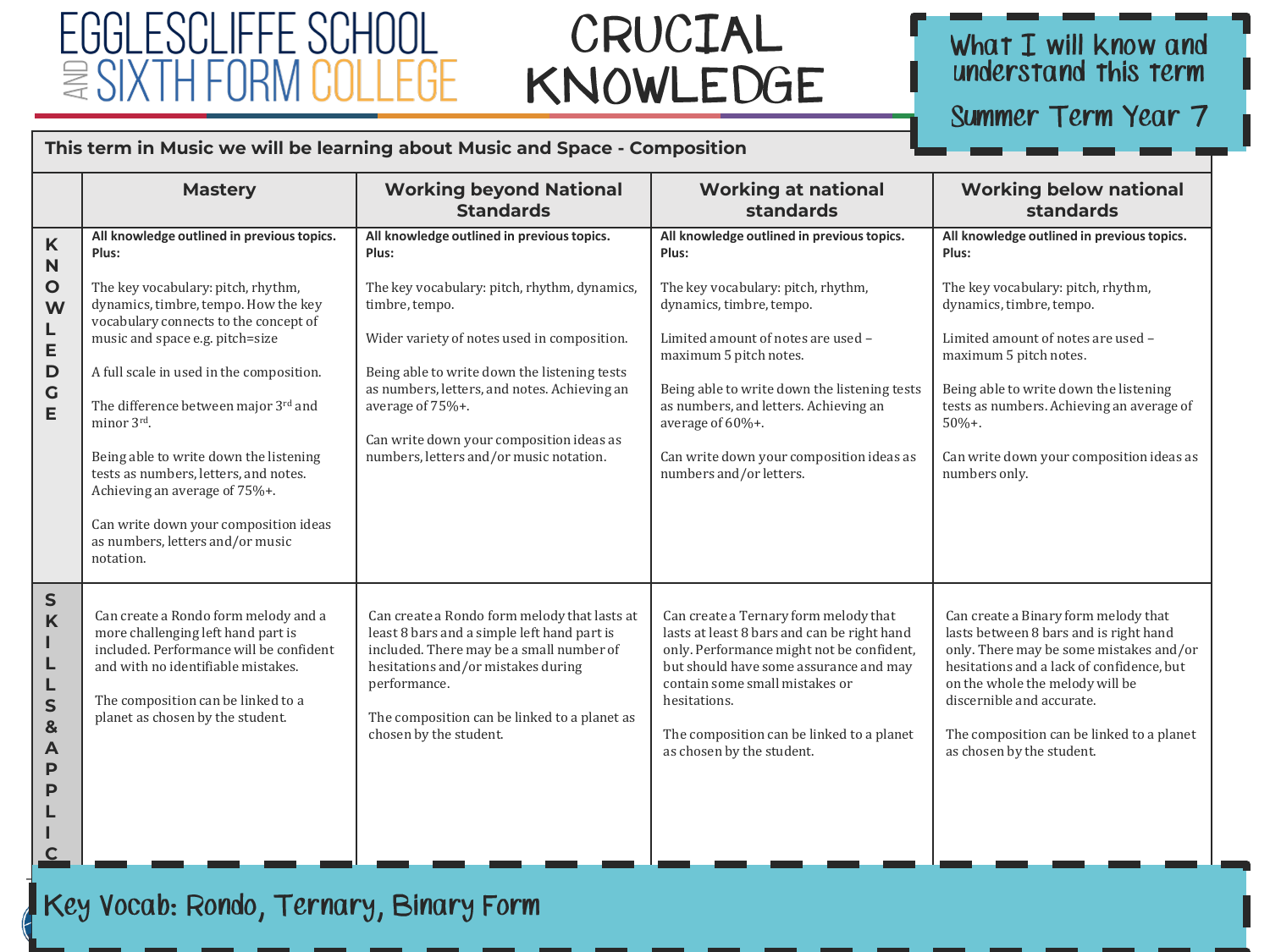### FGGI ESCI IFFF ≌`

**I**

**I**

### CRUCIAL KNOWLEDGE

#### What  $I$  will know and understand this term

Year 8 Autumn Term

#### This term in Music we will be learning about Music and The Magic Door part 1(music that desc<sup>1</sup>

|                                                                           | <b>Mastery</b>                                                                                                                                                                                                                                                                                                                                                                                                                                                                                                                                                                                                                        | <b>Working beyond National</b><br><b>Standards</b>                                                                                                                                                                                                                                                                                                                                                                                                                                        | <b>Working at national</b><br>standards                                                                                                                                                                                                                                                                                                                                                                                                        | <b>Working below national</b><br>standards                                                                                                                                                                                                                                                                                                                                       |
|---------------------------------------------------------------------------|---------------------------------------------------------------------------------------------------------------------------------------------------------------------------------------------------------------------------------------------------------------------------------------------------------------------------------------------------------------------------------------------------------------------------------------------------------------------------------------------------------------------------------------------------------------------------------------------------------------------------------------|-------------------------------------------------------------------------------------------------------------------------------------------------------------------------------------------------------------------------------------------------------------------------------------------------------------------------------------------------------------------------------------------------------------------------------------------------------------------------------------------|------------------------------------------------------------------------------------------------------------------------------------------------------------------------------------------------------------------------------------------------------------------------------------------------------------------------------------------------------------------------------------------------------------------------------------------------|----------------------------------------------------------------------------------------------------------------------------------------------------------------------------------------------------------------------------------------------------------------------------------------------------------------------------------------------------------------------------------|
| $\mathsf{K}$<br>N<br>$\mathbf{o}$<br>W<br>L<br>E<br>D<br>$\mathbf G$<br>E | A comprehensive understanding of<br>everything covered so far this term,<br>including comprehensive<br>understanding of all scales beyond<br>3 sharps and flats within the circle<br>of 5ths.<br>The difference between major 3rd<br>and minor 3rd.<br>The use of the note B flat.<br>What sharps and flats do.<br>How to notate the listening<br>questions using numbers, letters,<br>and notes. Average of 75%+.<br>How to write a description of the<br>magic door that makes<br>outstanding use of Imagery,<br>Adjectives, Sentence variety and<br>openers, use of the senses, and a<br>link to musical devices such as<br>pitch. | Secure understanding of the notes 1-8<br>on C, F major, G major, Bb, and D<br>major<br>The difference between major 3rd and<br>minor 3rd.<br>The use of the note B flat.<br>How to notate the listening questions<br>using numbers, letters, and notes.<br>Average of 75%+.<br>How to write a description of the<br>magic door that makes very good use<br>of Imagery, Adjectives, Sentence<br>variety and openers, use of the senses.<br>and a link to musical devices such as<br>pitch. | Good understanding of the notes 1-8<br>on C, F major and G major.<br>The key vocabulary: pitch, rhythm,<br>dynamics, timbre, tempo<br>How to notate the listening<br>questions using numbers, letters,<br>and notes. Average of 60%+.<br>How to write a description of the<br>magic door that makes good use of<br>Imagery, Adjectives, Sentence<br>variety and openers, use of the<br>senses, and a link to musical devices<br>such as pitch. | Notes 1-5 on C, including how to<br>write the notes c,d,e,f,g on the stave<br>How to notate the listening<br>questions using numbers, letters,<br>and notes. Average of 50%+<br>How to write a description of the<br>magic door that makes use of<br>Imagery, Adjectives, Sentence<br>variety and openers, use of the<br>senses, and a link to musical devices<br>such as pitch. |
| ${\sf S}$<br>K<br>п<br>L<br>L<br>S<br>&<br>A<br>P<br>P                    | Ability to play both Magic Door<br>Sheets 1 & 2. At the keyboard this<br>includes the Left Hand, or an<br>equivalent standard performance<br>on individual instrument.<br>Performance should be confident<br>and contain no or minimal<br>mistakes or hesitations.                                                                                                                                                                                                                                                                                                                                                                    | Ability to play both Magic Door<br>Sheets 1 & 2. At the keyboard this<br>includes the Left Hand, or an<br>equivalent standard performance on<br>individual instrument.<br>Perform to the class with confidence<br>and only small mistakes or<br>hesitations.                                                                                                                                                                                                                              | Ability to play both Magic Door<br>Sheet 1, bars 1-16, or an equivalent<br>standard performance on individual<br>instrument.<br>Perform to the class with a sense of<br>assurance and some mistakes or<br>hesitations.                                                                                                                                                                                                                         | Ability to play both Magic Door<br>Sheet 1, first 8 bars.<br>Performance may not be confident<br>and can contain some mistakes<br>and hesitations, but there should<br>be an overall sense of melody.                                                                                                                                                                            |

hello@egglescliffe.org.uk  $\alpha$  $\lambda$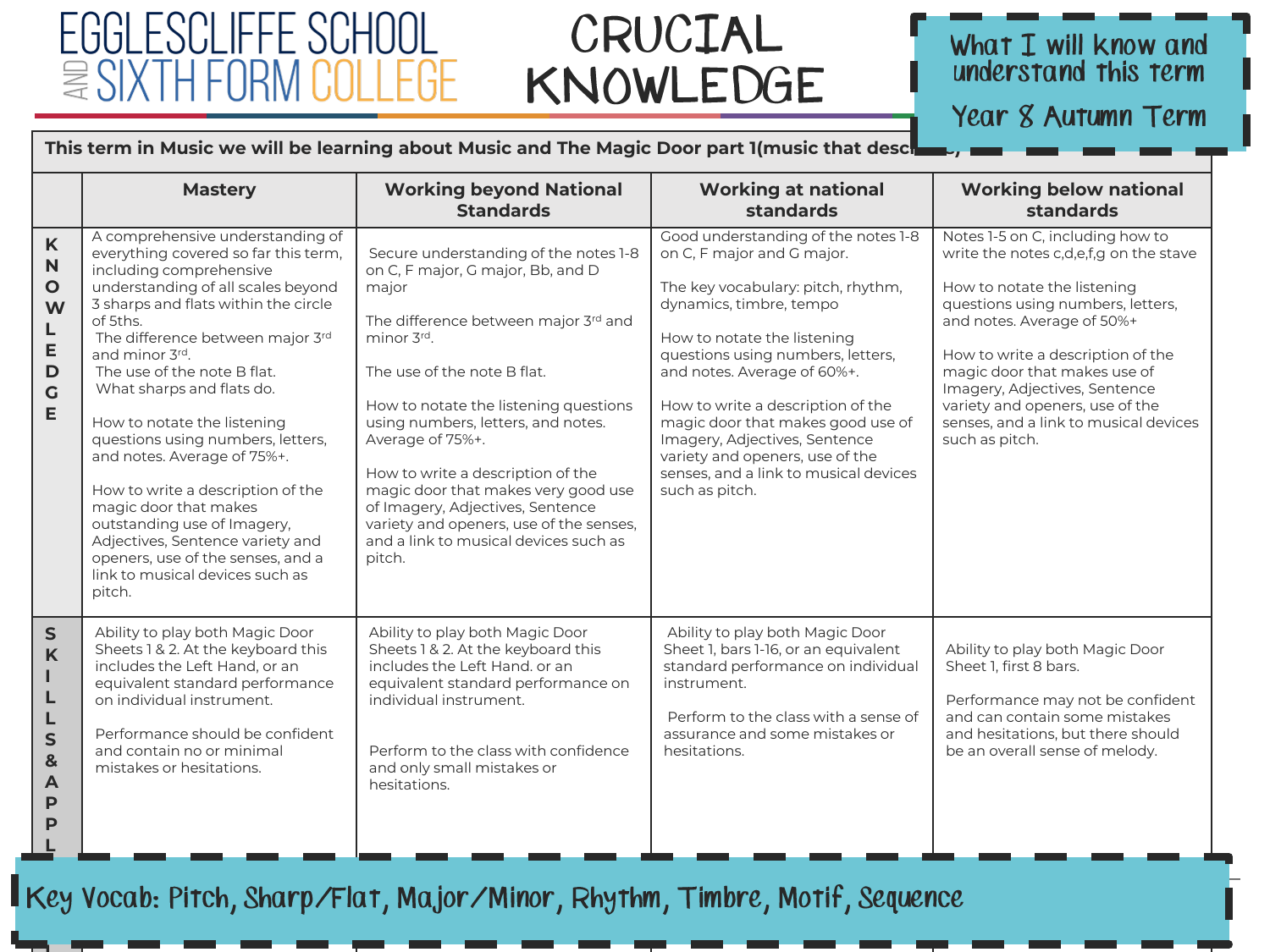### FGGI ESCI IFFF ≌`

### CRUCIAL KNOWLEDGE

### What I will know and understand this term Year 8 up until Feb half term

hello@egglescliffe.org.uk

#### This term in Music we will be learning about Music and The Magic Door part 2 (music that deso

|                                                                                                                                                                 | <b>Mastery</b>                                                                                                                                                                                                                                                                                                                                                                                                                                                               | <b>Working beyond National</b><br><b>Standards</b>                                                                                                                                                                                                                                                                                                                                                                              | <b>Working at national</b><br>standards                                                                                                                                                                                                                                                                                                                                                              | <b>Working below national</b><br>standards                                                                                                                                                                                                                                                                                                                                                           |
|-----------------------------------------------------------------------------------------------------------------------------------------------------------------|------------------------------------------------------------------------------------------------------------------------------------------------------------------------------------------------------------------------------------------------------------------------------------------------------------------------------------------------------------------------------------------------------------------------------------------------------------------------------|---------------------------------------------------------------------------------------------------------------------------------------------------------------------------------------------------------------------------------------------------------------------------------------------------------------------------------------------------------------------------------------------------------------------------------|------------------------------------------------------------------------------------------------------------------------------------------------------------------------------------------------------------------------------------------------------------------------------------------------------------------------------------------------------------------------------------------------------|------------------------------------------------------------------------------------------------------------------------------------------------------------------------------------------------------------------------------------------------------------------------------------------------------------------------------------------------------------------------------------------------------|
| K<br>$\mathbf N$<br>$\mathbf{o}$<br>W<br>L<br>E<br>D<br>G<br>E                                                                                                  | A comprehensive understanding of<br>everything covered so far this term,<br>including comprehensive<br>understanding of transposition to<br>alternative keys.                                                                                                                                                                                                                                                                                                                | Secure understanding of the notes C-<br>C (C major) and D-D on D (D minor)<br>using notation.<br>Secure understanding of transposition<br>to alternative keys.<br>Secure understanding of chords in C<br>major and can apply transposition<br>skills<br>Understand the concept of<br>transposition.                                                                                                                             | Good understanding of the notes C-<br>C (C major) and D-D on D (D minor)<br>using notation.<br>Good understanding of transposition<br>to alternative keys.<br>Good understanding of chords in C<br>major and can apply transposition<br>skills<br>Understand the concept of<br>transposition.                                                                                                        | Understanding of the notes 1-8 on C<br>(C major) and 1-8 on D (D minor).<br>Some understanding of<br>transposition to alternative keys.<br>Some understanding of chords in<br>the key of C major<br>Understand the concept of<br>transposition                                                                                                                                                       |
| $\mathsf{s}$<br>$\mathbf K$<br>ш<br>L<br>L<br>$\mathsf{s}$<br>$\mathbf{8}$<br>$\blacktriangle$<br>P<br>P<br>L<br>L<br>$\mathbf C$<br>$\blacktriangle$<br>T<br>O | In mastery the student may adopt<br>the following:<br>Particularly creative musical<br>response to the Hero and Villain<br>concept.<br>Use of both hands at the keyboard<br>using mixture of root and inverted<br>chords in the left hand part.<br>Use of their own instrument.<br>Secure response in writing an<br>MSSC melody into Sibelius and<br>adding root and inverted chords -<br>both hero and villain pieces<br>created fully and a rhythm added<br>to the chords. | <b>Keyboard Application</b><br>Can apply MSSC and write into a<br>form/structure e.g. ternary form and<br>add root and inverted chords.<br>Perform the villain transposition with<br>confidence and only small mistakes<br>or hesitations.<br><b>Computer Application</b><br>Secure response in writing an MSSC<br>melody into Sibelius and adding root<br>and inverted chords - both hero and<br>villain pieces created fully. | <b>Keyboard Application</b><br>Some ability to apply MSSC or uses<br>a MRS F melody structure and add<br>a single left hand notes.<br>Perform the villain transposition<br>some mistakes or hesitations may<br>be present.<br><b>Computer Application</b><br>Some response in writing an MSSC<br>or MRS F melody into Sibelius and<br>adding single note bass line - either<br>hero or villain only. | <b>Keyboard Application</b><br>Some ability to apply MSSC or uses<br>a MRS F melody structure and add<br>a single left hand notes.<br>Perform the villain transposition<br>some mistakes or hesitations may<br>be present.<br><b>Computer Application</b><br>Some response in writing an MSSC<br>or MRS F melody into Sibelius and<br>adding single note bass line -<br>either hero or villain only. |

Key Vocab: Transposing, major, minor, sharp, flat, timbre.

**N**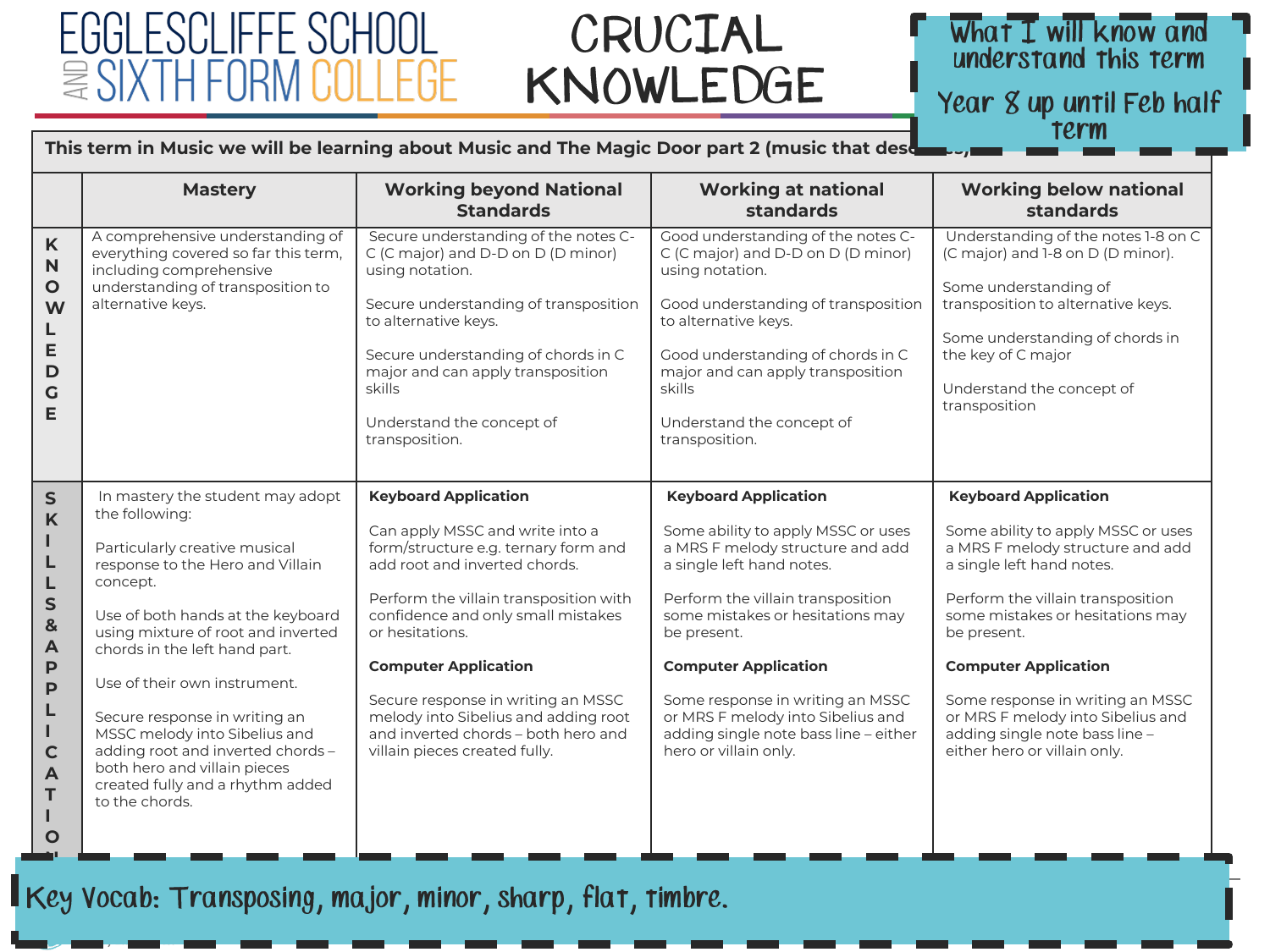### CRUCIAL KNOWLEDGE

### What I will know and understand this term

Feb half term - Easter Year 8

hello@egglescliffe.org.uk

#### **This term in Music we will be learning about Heroes & Villains - performance**

|                                                                                     | <b>Mastery</b>                                                                                                                                                                                                                                                           | <b>Working beyond National</b><br><b>Standards</b>                                                                                                                                                                                                                 | <b>Working at national</b><br>standards                                                                                                                                                                                                                     | <b>Working below national</b><br>standards                                                                                                                                                                                                                  |
|-------------------------------------------------------------------------------------|--------------------------------------------------------------------------------------------------------------------------------------------------------------------------------------------------------------------------------------------------------------------------|--------------------------------------------------------------------------------------------------------------------------------------------------------------------------------------------------------------------------------------------------------------------|-------------------------------------------------------------------------------------------------------------------------------------------------------------------------------------------------------------------------------------------------------------|-------------------------------------------------------------------------------------------------------------------------------------------------------------------------------------------------------------------------------------------------------------|
| K<br>N<br>$\mathbf{o}$<br>W<br>L<br>E<br>D<br>$\mathbf C$<br>Е                      | All knowledge from Year 7 plus:<br>A comprehensive understanding of<br>everything covered so far including<br>comprehensive understanding of the C<br>major and D minor scales and including<br>the use of triplet rhythms and<br>transposition from C major to D minor. | All knowledge from Year 7 plus:<br>Secure understanding of the notes C-C (C<br>major).<br>Secure understanding of the triplet rhythm<br>notes and how to use them.<br>Secure understanding of how to transpose<br>music from C major to D minor and vice<br>versa. | All knowledge from Year 7 plus:<br>Good understanding of the notes C-C (C<br>major)<br>Good understanding of the triplet rhythm<br>notes and how to use them.<br>Good understanding of how to transpose<br>music from C major to D minor and vice<br>versa. | All knowledge from Year 7 plus:<br>Understanding of the notes 1-5 on C (C<br>major)<br>Some understanding of the triplet rhythm<br>notes and how to use them.<br>Some understanding of how to transpose<br>music from C major to D minor and vice<br>versa. |
| $\mathsf{s}$<br>K<br>L<br>L<br>L<br>$\mathsf{s}$<br>&<br>А<br>P<br>P<br>C<br>L<br>O | Performance of the <b>Hero piece</b> using<br>both hands at the keyboard and using<br>chords in the left hand part.<br>Use of their own instrument.                                                                                                                      | Performance of the <b>Hero</b><br>piece using both hands.<br>Perform to the class with confidence and<br>only small mistakes or hesitations.                                                                                                                       | Performance of the Hero piece using both<br>hands.<br>Perform to the class with a sense of<br>assurance and some mistakes or<br>hesitations.                                                                                                                | Performance of the <b>Hero piece</b> using the<br>right hand only.<br>Perform to the class with a sense of<br>assurance and some mistakes or<br>hesitations.                                                                                                |

Key Vocab: Hero, Villain, Major, Minor, Transpose, Triplet, Dotted rhythm *© Egglescliffe School and Sixth Form College*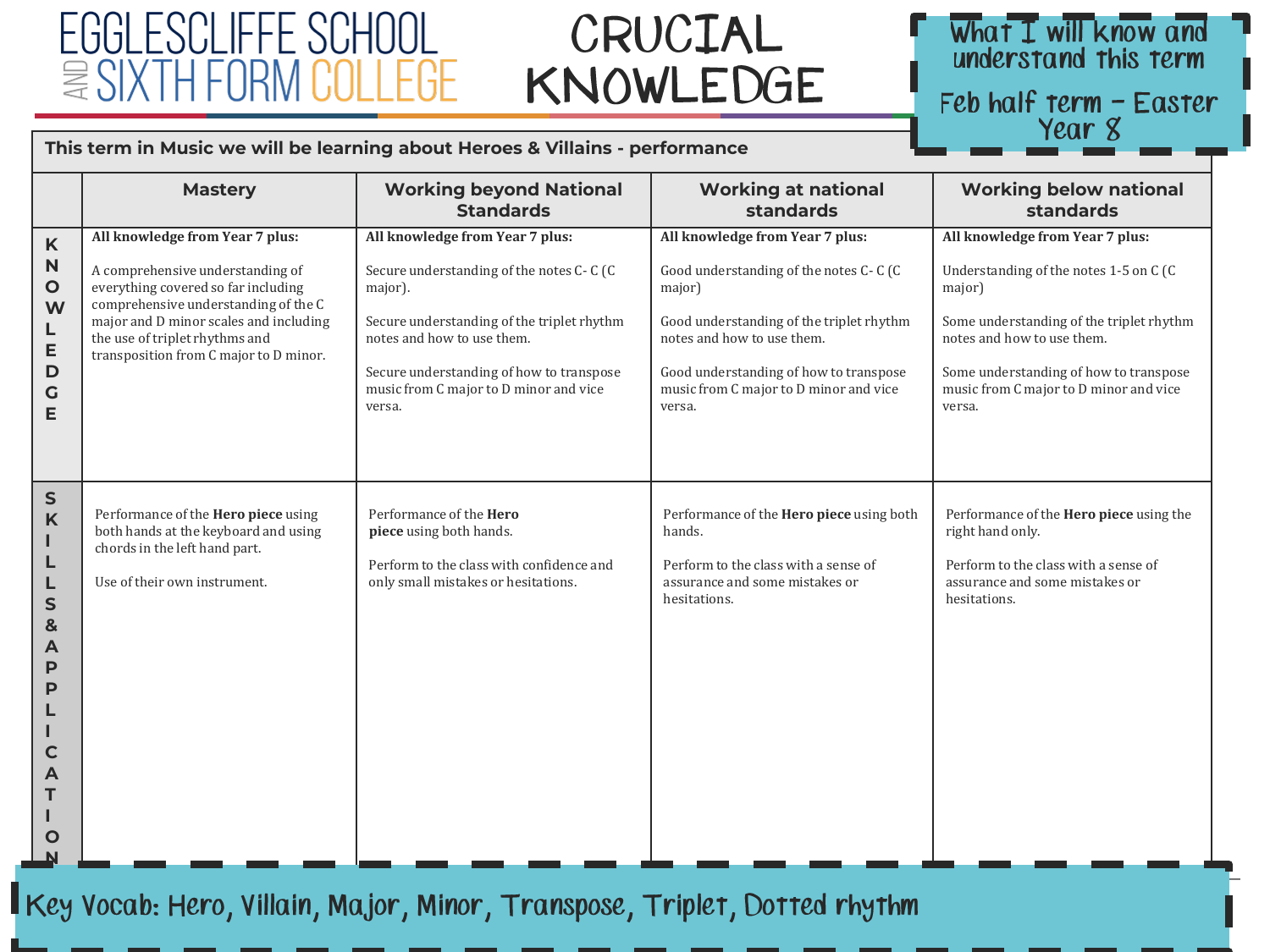# FGGI ESCLIFFE

### CRUCIAL KNOWLEDGE

### What I will know and<br>understand this term

Year 8 Summer Term

#### This term in Music we will be learning about Heroes and Villains - composition

|                                                                                                                                           | <b>Mastery</b>                                                                                                                                                                                                                                                                                                                                                                                                                                                               | <b>Working beyond National</b><br><b>Standards</b>                                                                                                                                                                                                                                                                                                                                                                              | <b>Working at national</b><br>standards                                                                                                                                                                                                                                                                                                                                                                                 | <b>Working below national</b><br>standards                                                                                                                                                                                                                                                                                                                                                           |
|-------------------------------------------------------------------------------------------------------------------------------------------|------------------------------------------------------------------------------------------------------------------------------------------------------------------------------------------------------------------------------------------------------------------------------------------------------------------------------------------------------------------------------------------------------------------------------------------------------------------------------|---------------------------------------------------------------------------------------------------------------------------------------------------------------------------------------------------------------------------------------------------------------------------------------------------------------------------------------------------------------------------------------------------------------------------------|-------------------------------------------------------------------------------------------------------------------------------------------------------------------------------------------------------------------------------------------------------------------------------------------------------------------------------------------------------------------------------------------------------------------------|------------------------------------------------------------------------------------------------------------------------------------------------------------------------------------------------------------------------------------------------------------------------------------------------------------------------------------------------------------------------------------------------------|
| K<br>N<br>$\mathbf O$<br>W<br>E<br>D<br>G<br>Е                                                                                            | A comprehensive understanding of<br>everything covered so far this term,<br>including comprehensive<br>understanding of transposition to<br>alternative keys.                                                                                                                                                                                                                                                                                                                | Secure understanding of the notes C-<br>C (C major) and D-D on D (D minor)<br>using notation.<br>Secure understanding of transposition<br>to alternative keys.<br>Secure understanding of chords in C<br>major and can apply transposition<br>skills<br>Understand the concept of<br>transposition.                                                                                                                             | Good understanding of the notes C-<br>C (C major) and D-D on D (D minor)<br>using notation.<br>Good understanding of transposition<br>to alternative keys.<br>Good understanding of chords in C<br>major and can apply transposition<br>skills<br>Understand the concept of<br>transposition.                                                                                                                           | Understanding of the notes 1-8 on C<br>(C major) and 1-8 on D (D minor).<br>Some understanding of<br>transposition to alternative keys.<br>Some understanding of chords in<br>the key of C major<br>Understand the concept of<br>transposition.                                                                                                                                                      |
| $\mathsf{s}$<br>K<br>L<br>L<br>S<br>&<br>$\overline{A}$<br>P<br>P<br>L<br>Ш<br>$\mathbf C$<br>$\overline{\mathsf{A}}$<br>T<br>$\mathbf O$ | In mastery the student may adopt<br>the following:<br>Particularly creative musical<br>response to the Hero and Villain<br>concept.<br>Use of both hands at the keyboard<br>using mixture of root and inverted<br>chords in the left hand part.<br>Use of their own instrument.<br>Secure response in writing an<br>MSSC melody into Sibelius and<br>adding root and inverted chords -<br>both hero and villain pieces<br>created fully and a rhythm added<br>to the chords. | <b>Keyboard Application</b><br>Can apply MSSC and write into a<br>form/structure e.g. ternary form and<br>add root and inverted chords.<br>Perform the villain transposition with<br>confidence and only small mistakes<br>or hesitations.<br><b>Computer Application</b><br>Secure response in writing an MSSC<br>melody into Sibelius and adding root<br>and inverted chords - both hero and<br>villain pieces created fully. | <b>Keyboard Application</b><br>Can apply MSSC into melody<br>writing and add root position<br>chords.<br>Perform the villain transposition<br>with a sense assurance and some<br>mistakes or hesitations.<br><b>Computer Application</b><br>Good response in writing an MSSC<br>melody into Sibelius and adding<br>root position chords - at least hero<br>or villain completed and an attempt<br>on the transposition. | <b>Keyboard Application</b><br>Some ability to apply MSSC or uses<br>a MRS F melody structure and add<br>a single left hand notes.<br>Perform the villain transposition<br>some mistakes or hesitations may<br>be present.<br><b>Computer Application</b><br>Some response in writing an MSSC<br>or MRS F melody into Sibelius and<br>adding single note bass line -<br>either hero or villain only. |

Key Vocab: Motif, Sequence, Cadence, Transpose, Major/Minor.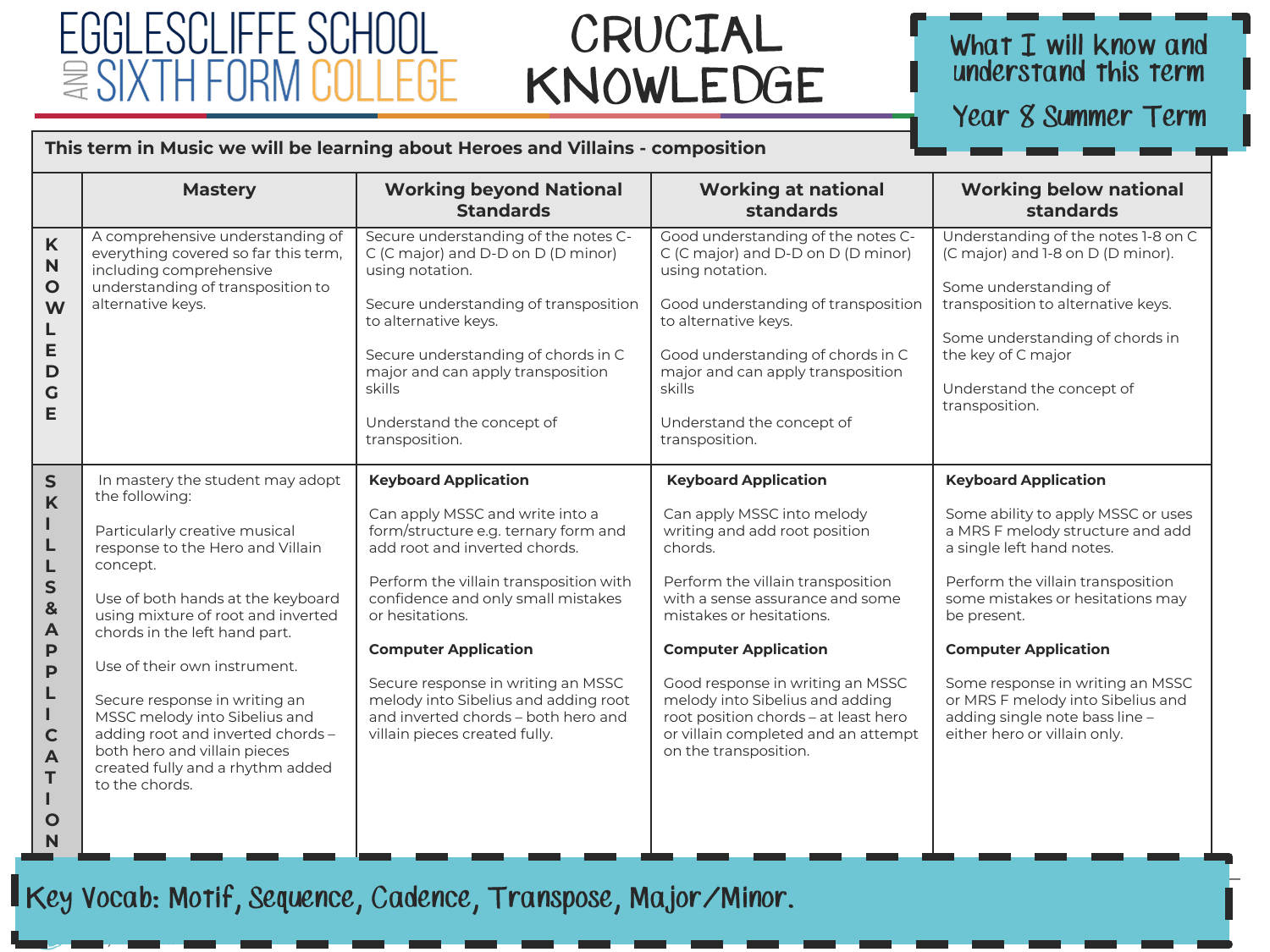### FGGI FSCI IFFF SCHOOL  $\approx$  SIXTH

### CRUCIAL KNOWLEDGE

### What I will know and<br>understand this term

Year 9 Autumn Term

#### This term in Music we will be learning about chords and broken chords.

|                                                                                                                                                                   | <b>Mastery</b>                                                                                                                                                                                                                                                                                                                                                                                                                                                                 | <b>Working beyond National</b><br><b>Standards</b>                                                                                                                                                                                                                                                                                                                                                                                                                             | <b>Working at national</b><br>standards                                                                                                                                                                                                                                                                                                                                                                          | <b>Working below national</b><br>standards                                                                                                                                                                                                                                                                                                                               |
|-------------------------------------------------------------------------------------------------------------------------------------------------------------------|--------------------------------------------------------------------------------------------------------------------------------------------------------------------------------------------------------------------------------------------------------------------------------------------------------------------------------------------------------------------------------------------------------------------------------------------------------------------------------|--------------------------------------------------------------------------------------------------------------------------------------------------------------------------------------------------------------------------------------------------------------------------------------------------------------------------------------------------------------------------------------------------------------------------------------------------------------------------------|------------------------------------------------------------------------------------------------------------------------------------------------------------------------------------------------------------------------------------------------------------------------------------------------------------------------------------------------------------------------------------------------------------------|--------------------------------------------------------------------------------------------------------------------------------------------------------------------------------------------------------------------------------------------------------------------------------------------------------------------------------------------------------------------------|
| K<br>$\mathbf N$<br>$\mathbf{o}$<br>W<br>L<br>E<br>D<br>$\mathsf{G}$<br>E                                                                                         | Chords of C, F, G & A minor<br>Understand how inverted chords<br>work<br>Understand all 3 broken chord<br>patterns and create own pattern.<br>How to apply the broken chord<br>patterns to an alternative key.                                                                                                                                                                                                                                                                 | Chords of C, F, G & A minor<br>Understand how inverted chords<br>work<br>Understand all 3 broken chord<br>patterns<br>How to apply the broken chord<br>patterns to the chords C, F, G & A<br>minor                                                                                                                                                                                                                                                                             | Chords of C, F, G & A minor<br>Understand how inverted chords<br>work<br>Understand 2/3 broken chord<br>patterns<br>How to apply the broken chord<br>patterns to the chords C, F, G & A<br>minor                                                                                                                                                                                                                 | Chords of C, F, G & A minor<br>Can understand chords in root<br>position.<br>Understand 1/3 broken chord<br>patterns<br>How to apply the broken chord<br>pattern to the chords C, F, G & A<br>minor                                                                                                                                                                      |
| $\mathsf{S}$<br>$\mathsf{K}$<br>L<br>L<br>$\mathsf{s}$<br>8<br>A<br>P<br>$\mathsf{P}$<br>L<br>п<br>$\mathbf C$<br>$\blacktriangle$<br>T<br>п<br>$\mathbf{o}$<br>N | <b>Keyboard Application</b><br>Make a broken chord based piece<br>using chords I, IV, V and vi in an<br>alternative key to C major or add a<br>more complex left hand part<br>involving chords, inverted chords<br>or broken chords.<br>There will be very minimal<br>mistakes and should be fluent in<br>its approach.<br><b>Sibelius Computer Application</b><br>A successful broken chord pattern<br>with a more complex bass clef<br>part.<br>Print out the Sibelius file. | <b>Keyboard Application</b><br>Make a broken chord based piece for<br>minimum of 8 bars using the chords<br>C, F, G & A minor. There will be a<br>simple left hand part.<br>Perform to teacher/peers, there will<br>be a sense of assurance and<br>minimal mistakes or hesitations.<br><b>Sibelius Computer Application</b><br>Write chords into Sibelius, with a<br>successful broken chord pattern.<br>There will be a simple bass clef part.<br>Print out the Sibelius file | <b>Keyboard Application</b><br>Make a broken chord based piece<br>for minimum of 8 bars using the<br>chords C, F, G & A minor.<br>Perform to teacher/peers, there will<br>be a sense of assurance although<br>some mistakes or hesitations will be<br>present.<br><b>Sibelius Computer Application</b><br>Write chords into Sibelius, with a<br>successful broken chord pattern.<br>Print out the Sibelius file. | <b>Keyboard Application</b><br>Make a broken chord based piece<br>for minimum of 8 bars using the<br>chords C, F, G & A minor.<br>Perform to teacher/peers, some<br>mistakes or hesitations will be<br>present.<br><b>Sibelius Computer Application</b><br>Write chords into Sibelius<br>with an attempt of adding a broken<br>chord pattern.<br>Print out Sibelius file |

Key Vocab: Chords, triad, broken-chords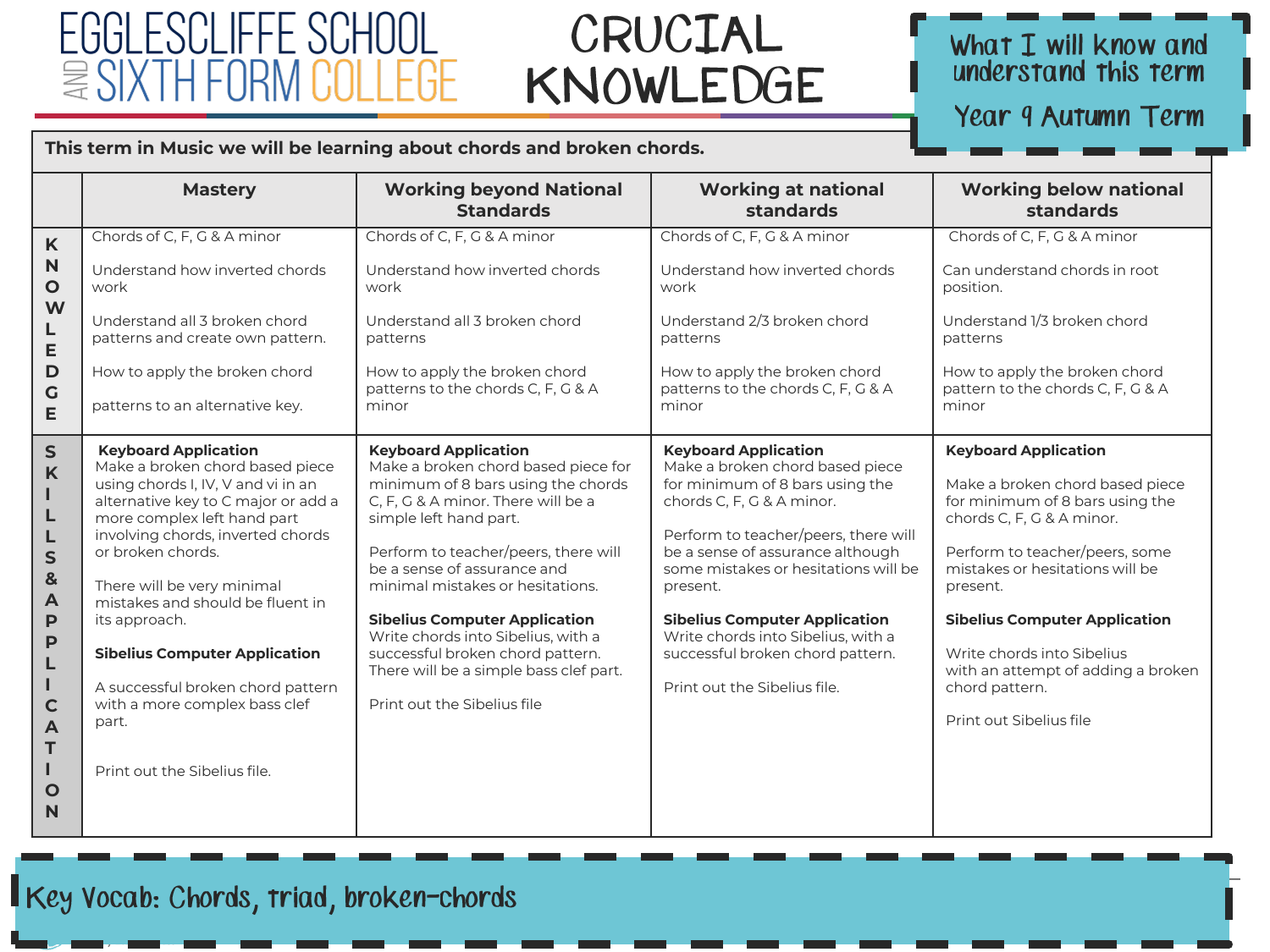### FGGI FSCI IFFF SCHOOL  $\cong$ SI

### CRUCIAL KNOWLEDGE

# What I will know and<br>understand this term

Y9 - Feb Half term

hello@egglescliffe.org.uk

#### **This term in Music we will be learning about chords and broken chords 2**

|                        | <b>Mastery</b>                                                                                        | <b>Working beyond National</b><br><b>Standards</b>                                                                | <b>Working at national</b><br>standards                                                                    | <b>Working below national</b><br>standards                                                                       |
|------------------------|-------------------------------------------------------------------------------------------------------|-------------------------------------------------------------------------------------------------------------------|------------------------------------------------------------------------------------------------------------|------------------------------------------------------------------------------------------------------------------|
| K<br>$\mathsf{N}$      | Understand and can identify the<br>following techniques:                                              | Understand and can identify/create<br>the following:                                                              | Understand and can identify/create<br>the following:                                                       | Understand and can identify/create<br>the following:                                                             |
| $\mathbf{o}$           | Root position chords                                                                                  | Root position chords                                                                                              | Root position chords                                                                                       | Root position chords                                                                                             |
| W<br>L                 | Chords in any other key in the circle<br>of 5ths.                                                     | Chords in an other key other than C<br>major.                                                                     | Chords in an other key other than C<br>major.                                                              | Chords in C major                                                                                                |
| E<br>D                 | Roman numerals                                                                                        | Roman numerals                                                                                                    | Roman numerals                                                                                             | Roman numerals                                                                                                   |
| $\mathbf G$<br>E       | Chord inversions<br>Broken chord pattern created                                                      | Chord inversions<br>Broken chord pattern created using                                                            | Broken chord pattern is created<br>using letters. An attempt may be<br>done with notation; however, it may | Broken chord pattern written out as<br>numbers. An attempt may be made<br>at writing it out in letters, although |
|                        | using notation and is written out                                                                     | notation. Some minor errors may be<br>present.                                                                    | not be consistent                                                                                          | there may be some mistakes.                                                                                      |
|                        | effectively.                                                                                          |                                                                                                                   |                                                                                                            |                                                                                                                  |
| $\mathsf{s}$<br>K      | Play broken chord pattern created<br>by themselves with no errors.                                    | Play a broken chord pattern including<br>chords I, IV, V and vi and also chord ii<br>or iii.                      | Play a broken chord pattern using<br>chords I, IV, V and vi right hand<br>only.                            | Play chord I, IV, V and vi using your<br>own broken chord pattern<br>using one hand only.                        |
| L<br>L                 | Chord inversions are included.                                                                        | Inversions are likely to be included.                                                                             | There will be a sense of assurance                                                                         | There may be mistakes or                                                                                         |
| L<br>$\mathsf{s}$<br>& | A more complex left-hand part is<br>incorporated using chords,<br>inversions or broken chords, and it | Right hand will be secure.                                                                                        | although there may be some<br>mistakes or hesitations                                                      | hesitations.                                                                                                     |
| $\blacktriangle$<br>P  | is played fluently.                                                                                   | A simple left hand part will be<br>included using single notes or basic<br>chords. It may not be as secure as the |                                                                                                            |                                                                                                                  |
| P<br>L                 | Or the piece may have been<br>composed using your own                                                 | right hand part.                                                                                                  |                                                                                                            |                                                                                                                  |
| U.<br>$\mathbf C$      | instrument                                                                                            |                                                                                                                   |                                                                                                            |                                                                                                                  |
| A<br>т                 |                                                                                                       |                                                                                                                   |                                                                                                            |                                                                                                                  |

**O N**

**I**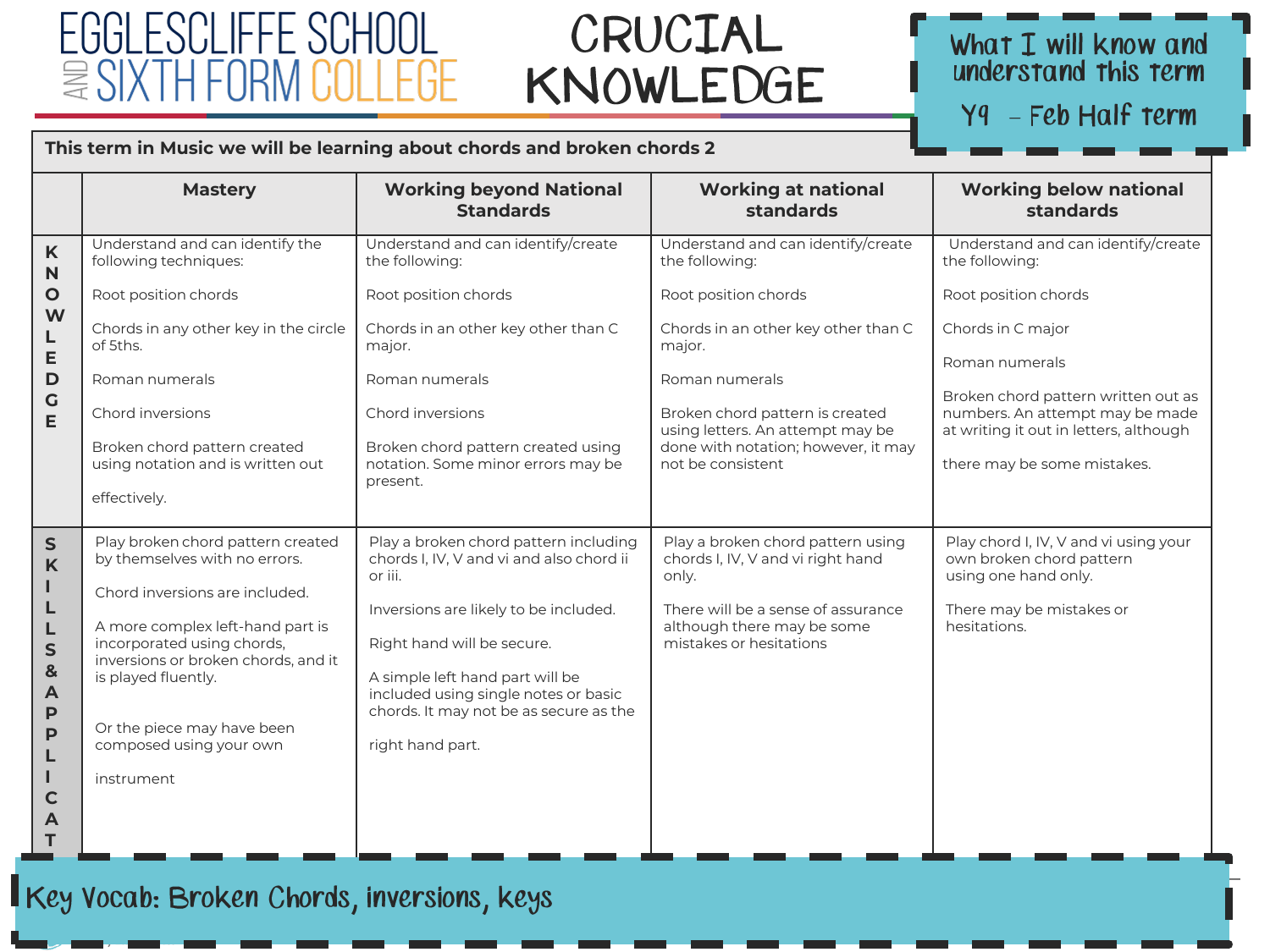### FGGI FSCI IFFF SCHOOL  $\geq$  SIX I

### CRUCIAL KNOWLEDGE



hello@egglescliffe.org.uk

#### **This term in Music we will be learning about Drums and drumming**

|                                                                                                     | <b>Mastery</b>                                                                                                                                                                                                                                                                    | <b>Working beyond National</b><br><b>Standards</b>                                                                                                                                                                                                                                                                    | <b>Working at national</b><br>standards                                                                                                                                                                                                              | <b>Working below national</b><br>standards                                                                                                                                                                    |
|-----------------------------------------------------------------------------------------------------|-----------------------------------------------------------------------------------------------------------------------------------------------------------------------------------------------------------------------------------------------------------------------------------|-----------------------------------------------------------------------------------------------------------------------------------------------------------------------------------------------------------------------------------------------------------------------------------------------------------------------|------------------------------------------------------------------------------------------------------------------------------------------------------------------------------------------------------------------------------------------------------|---------------------------------------------------------------------------------------------------------------------------------------------------------------------------------------------------------------|
| $\mathsf K$<br>N<br>$\mathbf{o}$<br>W<br>L<br>E<br>D<br>G<br>E                                      | Bass, snare and hi-hat notation with<br>syncopation and use of triplets.<br>Understand how this is scored out.<br>Understand concept of syncopation<br>using off-beat quavers and tied<br>notes.<br>Understand how to apply this<br>knowledge on the keyboard and/or<br>drum kit. | Bass, snare and hi-hat notation<br>Understand how this is scored out.<br>Understand concept of syncopation<br>using off-beat quavers and tied notes.<br>Understand how to apply this<br>knowledge on the keyboard and drum<br>kit.                                                                                    | Bass, snare and hi-hat notation<br>Understand how this is scored out.<br>Understand rhythms including bass,<br>snare and hi-hat.<br>Can transcribe a bass, snare and hi-<br>hat example.                                                             | Bass and snare notation<br>Understand how this is scored out.<br>Understand rhythms that are<br>maintained on the beat using bass<br>and snare.<br>Can transcribe a bass and snare<br>example.                |
| $\mathsf{S}$<br>K<br>ı<br>L<br>L<br>S<br>$\mathbf{8}$<br>A<br>P<br>P<br>ц<br>C<br>A<br>J.<br>O<br>N | Can perform 4 bars of consistent<br>disco, standard rock and hip hop<br>patterns with high hat, using both<br>hands at the drum kit.<br>Perform it to the teacher and<br>peers with confidence and no<br>mistakes / minimal mistakes                                              | Can perform 4 bars of consistent<br>disco, standard rock and hip hop<br>patterns with high hat, using both<br>hands at the keyboard.<br>Has created their own competent<br>drum notation and can perform this.<br>Perform it to the teacher and peers<br>with a small number of mistakes and<br>a sense of assurance. | Can perform 4 bars of consistent<br>disco and standard rock pattern<br>with high hat, using both hands at<br>the keyboard.<br>Perform it to the teacher - there<br>may be some mistakes or<br>hesitations but there will be a sense<br>of assurance. | Can perform 4 bars of consistent<br>disco and standard rock pattern,<br>without high hat, using both hands<br>at the keyboard.<br>Perform it to the teacher - there<br>may be some mistakes or<br>hesitations |

Key Vocab: Drum Kit, snare, high hat, cymbal, bass, pattern, fill.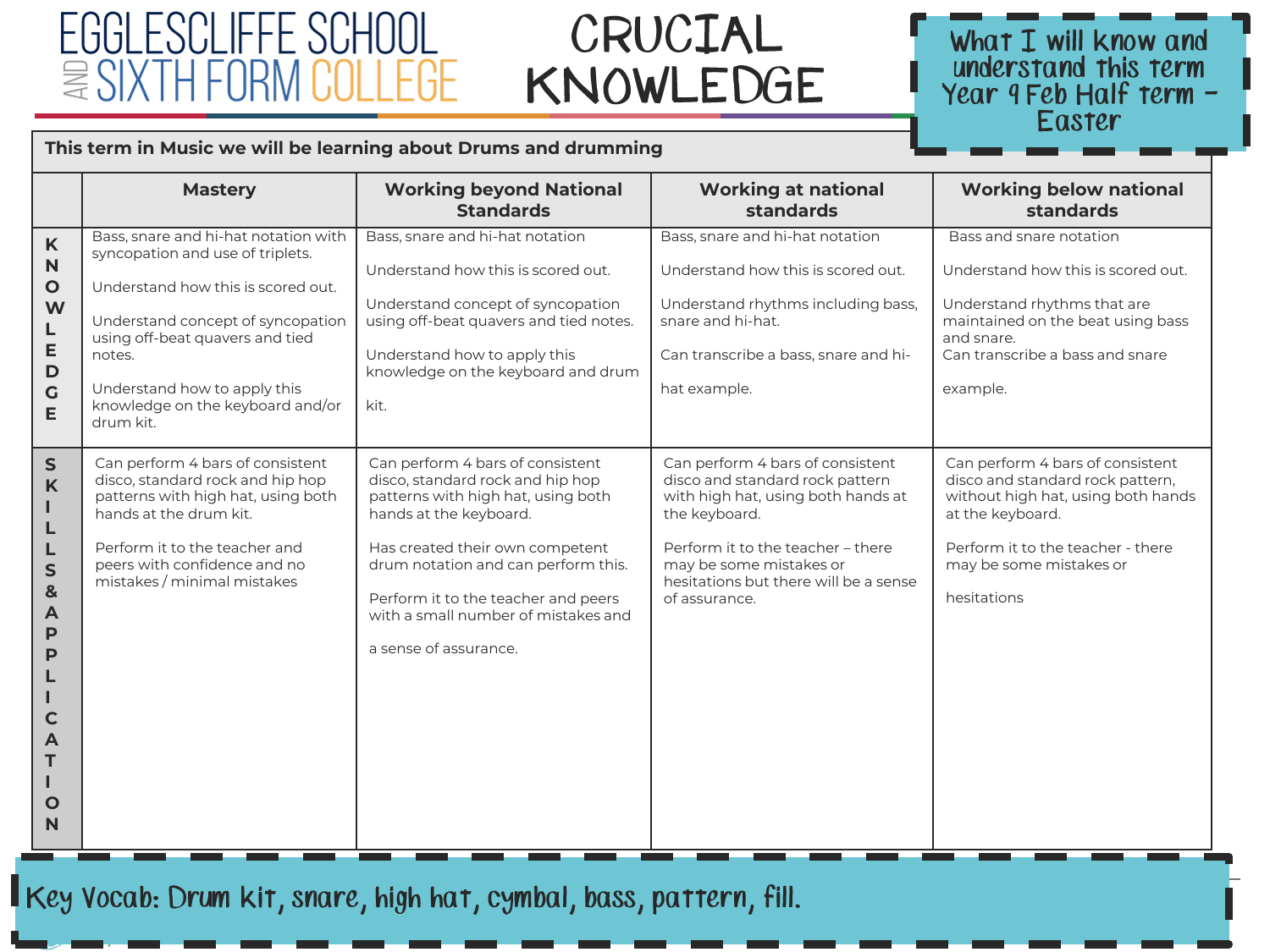### CRUCIAL KNOWLEDGE



### Easter - May half term

#### **This term in Music we will be learning about The History of Music Part 1 The Renaissance, Baroque, Classical and Romantic**

|                                                                                      | <b>Mastery</b>                                                                                                                                                                                                                                                                                                                                                                                            | <b>Working beyond National</b><br><b>Standards</b>                                                                                                                                                                                                                                                                                                             | <b>Working at national</b><br>standards                                                                                                                                                                                                                                                                                                                          | <b>Working below national</b><br>standards                                                                                                                                                                                                                                                                                                                           |
|--------------------------------------------------------------------------------------|-----------------------------------------------------------------------------------------------------------------------------------------------------------------------------------------------------------------------------------------------------------------------------------------------------------------------------------------------------------------------------------------------------------|----------------------------------------------------------------------------------------------------------------------------------------------------------------------------------------------------------------------------------------------------------------------------------------------------------------------------------------------------------------|------------------------------------------------------------------------------------------------------------------------------------------------------------------------------------------------------------------------------------------------------------------------------------------------------------------------------------------------------------------|----------------------------------------------------------------------------------------------------------------------------------------------------------------------------------------------------------------------------------------------------------------------------------------------------------------------------------------------------------------------|
| K<br>N<br>O<br>W<br>L<br>E<br>D<br>G<br>E                                            | Comprehensive understanding of 2 part<br>writing techniques including:<br>Parallel Harmony (3rds, 6ths Octaves)<br>Contrary & Similar Motion<br>Call & response and imitation<br>Cadences<br>The main musical and historical<br>features of Renaissance, Baroque<br>Classical and Romantic Music<br>Generally achieving full marks in 5<br>recall questions                                               | A good understanding of 2 part writing<br>techniques including:<br>Parallel Harmony (3rds, 6ths Octaves)<br>Contrary & Similar Motion<br>Call & response and imitation<br>Cadences<br>The main musical and historical features<br>$\bullet$<br>of Renaissance, Baroque Classical and<br>Romantic Music<br>Generally achieving 75% in the 5 recall<br>questions | A secure understanding of 2 part writing<br>techniques including:<br>Parallel Harmony (3rds, 6ths Octaves)<br>Contrary & Similar Motion<br>Call & response and imitation<br>Cadences<br>$\bullet$<br>The main musical and historical<br>features of Renaissance, Baroque<br>Classical and Romantic Music<br>Generally achieving 50% in the 5 recall<br>questions | A reasonable understanding of 2 part<br>writing techniques including:<br>Parallel Harmony (3rds, 6ths Octaves)<br>Contrary & Similar Motion<br>Call & response and imitation<br>Cadences<br>$\bullet$<br>The main musical and historical<br>features of Renaissance, Baroque<br>Classical and Romantic Music<br>Generally achieving 50% in the 5 recall<br>questions |
| ${\sf S}$<br>K<br>L<br>L<br>S<br>&<br>A<br>P<br>P<br>L<br>$\mathbf C$<br>Α<br>Т<br>О | Ability to independently compose using<br>the above 2 part composition techniques.<br>Most if not all techniques will be evident<br>in the piece, and confident use of both<br>treble and bass clef will be present.<br>Comprehensive ability to recognise and<br>understand the main features of<br>Renaissance/Baroque/Classical/Romant<br>ic music through listening and through<br>basic score study. | Ability to complete, using the notation<br>software Sibelius, the above two part<br>composition task to MEP standard.<br>This requires use of the D minor key.<br>Confident ability to recognise the main<br>features of<br>Renaissance/Baroque/Classical/Romantic<br>music through listening and through basic<br>score study.                                | Ability to complete, using the notation<br>software Sibelius, the above two part<br>composition task to EP standard.<br>This requires confident use of the C major<br>key.<br>Secure ability to recognise the main<br>features of<br>Renaissance/Baroque/Classical/Romantic<br>through listening and through basic score<br>study.                               | Ability to complete, using the notation<br>software Sibelius, the above two part<br>composition task to BEP standard.<br>This requires secure use of the C major<br>scale.<br>Ability to recognise some of the main<br>features of<br>Renaissance/Baroque/Classical/Romanti<br>c music through listening and through<br>basic score study.                           |

hellow and the control of the control of the control of the control of the control of the control of the control of the control of the control of the control of the control of the control of the control of the control of t